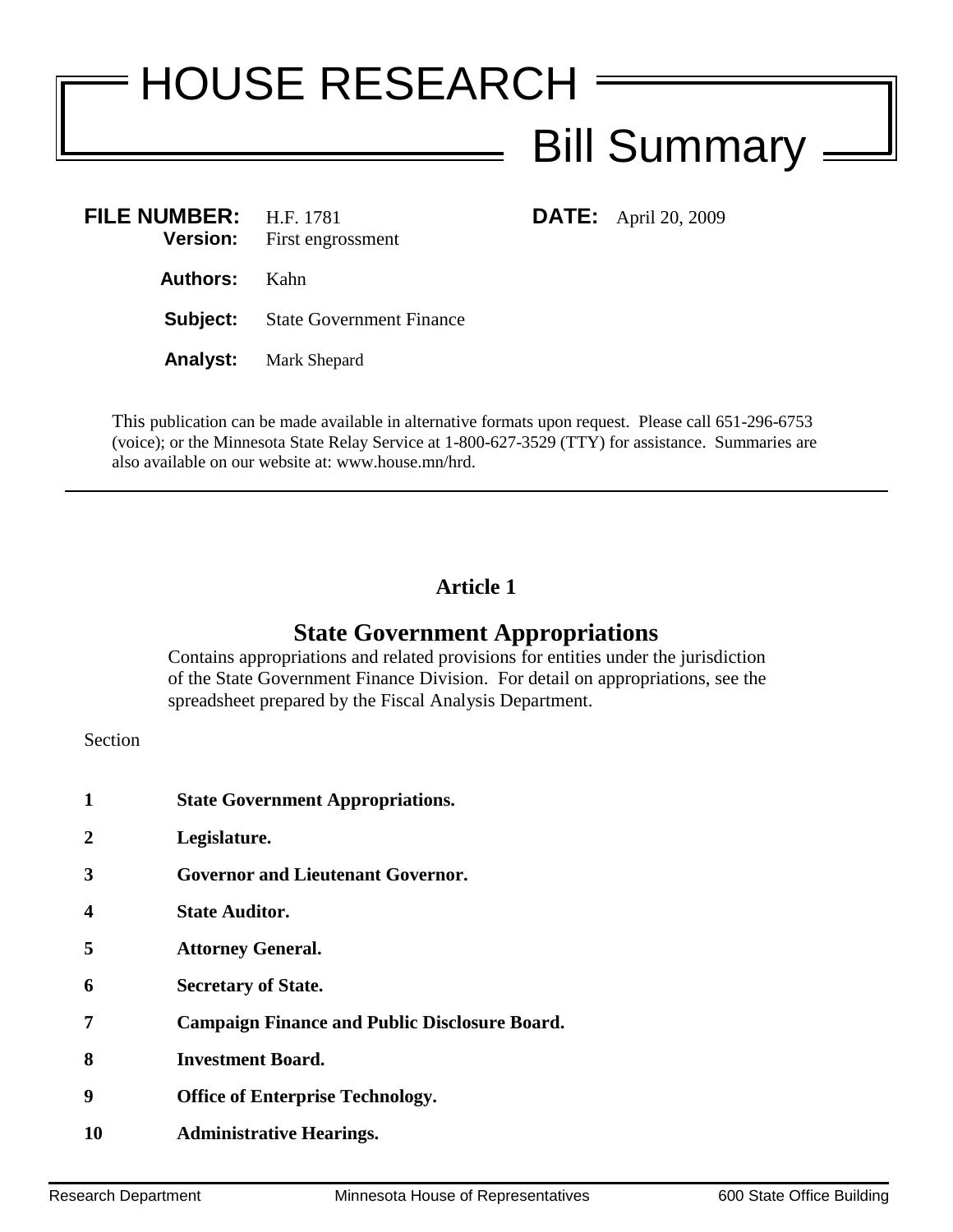| 11 | Administration.                                            |
|----|------------------------------------------------------------|
| 12 | <b>Capitol Area Architectural and Planning Board.</b>      |
| 13 | <b>Finance.</b>                                            |
| 14 | Revenue.                                                   |
| 15 | <b>Gambling control.</b>                                   |
| 16 | Racing commission.                                         |
| 17 | <b>State Lottery.</b>                                      |
| 18 | <b>Tort Claims.</b>                                        |
| 19 | <b>Minnesota State Retirement System.</b>                  |
| 20 | <b>Minneapolis Employees Retirement Fund.</b>              |
| 21 | <b>Teachers Retirement Association.</b>                    |
| 22 | <b>St. Paul Teachers Retirement Fund.</b>                  |
| 23 | <b>Duluth Teachers Retirement Fund.</b>                    |
| 24 | General contingent accounts.                               |
| 25 | <b>Amateur Sports Commission.</b>                          |
| 26 | <b>Council on Black Minnesotans.</b>                       |
| 27 | <b>Council on Chicano/Latino Affairs.</b>                  |
| 28 | <b>Council on Asian-Pacific Minnesotans</b>                |
| 29 | <b>Indian Affairs Council.</b>                             |
| 30 | Problem gambling appropriation.                            |
| 31 | <b>Managerial position reductions.</b> Requires the govern |

 **Managerial position reductions.** Requires the governor to reduce the number of deputy commissioners, assistant commissioners, and certain unclassified positions to achieve specified general fund savings.

# **Article 2**

# **State Government Operations**

 **Enterprise Services and Government Efficiency.** Requires that House and Senate finance divisions with jurisdiction over state government finance issues must be known as the Enterprise Services and Government Efficiency Finance Divisions.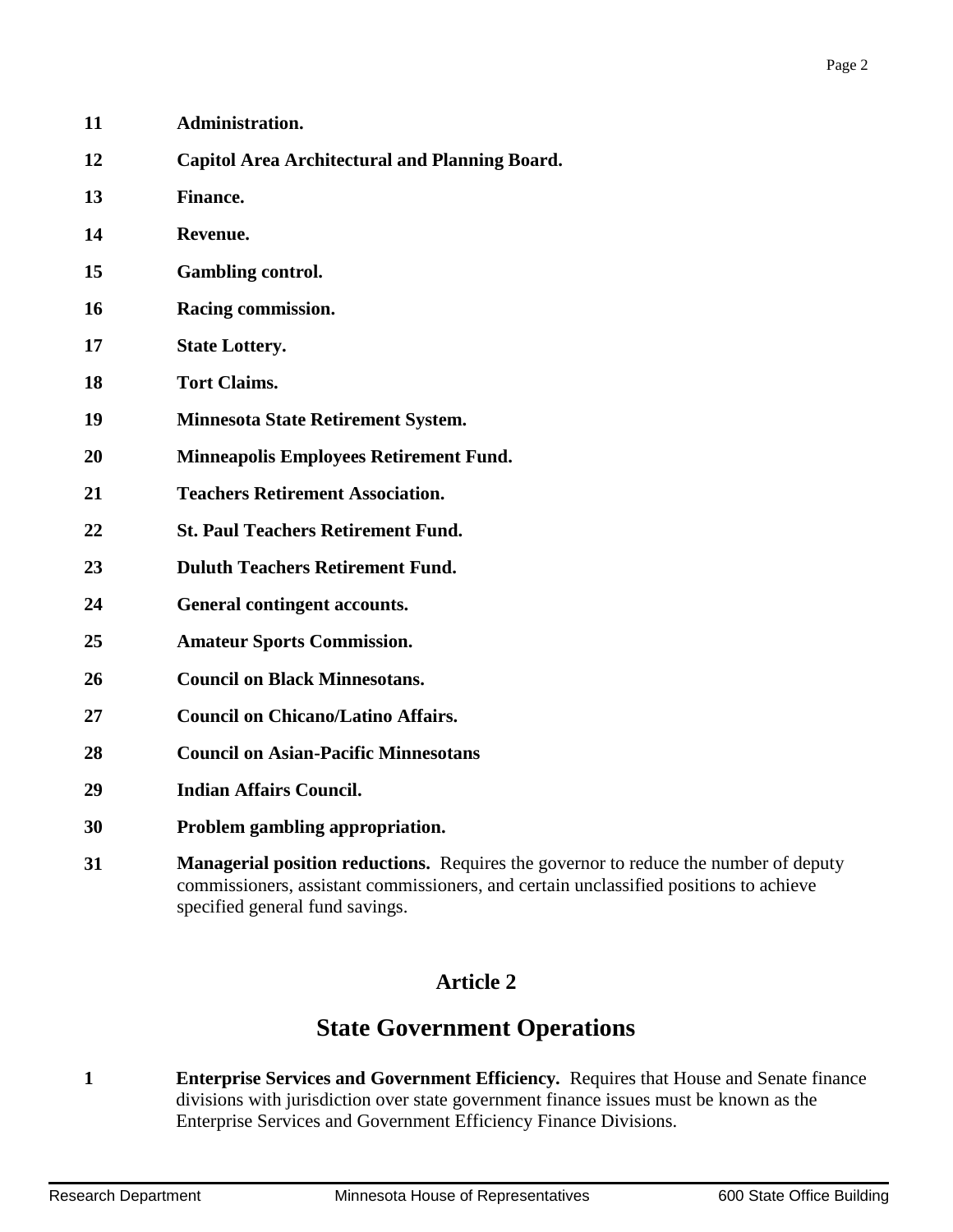- **2 LAC; Financial management and internal controls.** Requires the Legislative Audit Commission to monitor internal control systems in state government to the extent necessary to ensure that management has established and implemented effective systems and procedures. Lists specific duties for the Commission.
- **3 Financial audits.** Expands the scope of the requirement for the Legislative Auditor to investigate allegations of noncompliance in the course of financial audits by eliminating the limitation to state employees and employees of agencies listed in this subdivision.
- **4 Legislative Auditor duties.** Provides that when the Legislative Auditor determines that a state official or employee has used money for a purpose other than the purpose for which the money was appropriated, the Auditor must report this to the Legislative Audit Commission, the Attorney General, and the appropriate county attorney. Current law requires these reports when the Legislative Auditor finds a misuse of public money or other public resources.
- **5 Governor's office budget.** Requires that any personnel costs attributable to the office of the Governor and Lieutenant Governor be accounted for through an appropriation to the office of the Governor. Forbids entering into agreements with other executive branch agencies under which personnel costs for the Governor's office are supported by appropriations to other agencies.
- **6 State demographer.** Requires the state demographer to release a demographic forecast in conjunction with the commissioner of finance and the November state economic forecast.
- **7 Comparization application for registration.** Provides that fees collected by the Secretary of State from student exchange organizations are deposited in the general fund as nondedicated receipts.
- **8 Telephone use; approval.** Provides that the requirement for elected officials to sign the person's monthly long-distance phone bill does not apply to a monthly bill of less than \$5. Provides that even if the bill is less than \$5, the person is responsible for paying any portion of the bill that does not relate to state business. Provides that all state-paid telephone bills are public data, regardless of the amount.
- **9 Naming.** Provides that laws may not be named for living people and that laws may not name councils, buildings, roads or other facilities after living people.
- **10 Purpose of Web site and publications.** Provides that the purpose of a public Web site and print publications must be to provide information about duties of the public entity and (instead of "or") to facilitate access to public services and information. This section applies both to state agencies and political subdivisions.
- **11 Contact information.** Requires the home page of a Web site maintained by a state agency to prominently display an e-mail address at which the agency may be contacted and a telephone number that will be answered by a human being (to the greatest extent possible) in Minnesota during normal business hours. Under current law "state agency" means an entity in the executive, judicial, or legislative branch. Requires agencies to use existing resources to comply with these requirements.

#### **12 Appropriation; Campaign Finance and Public Disclosure Board.** Appropriates \$50,000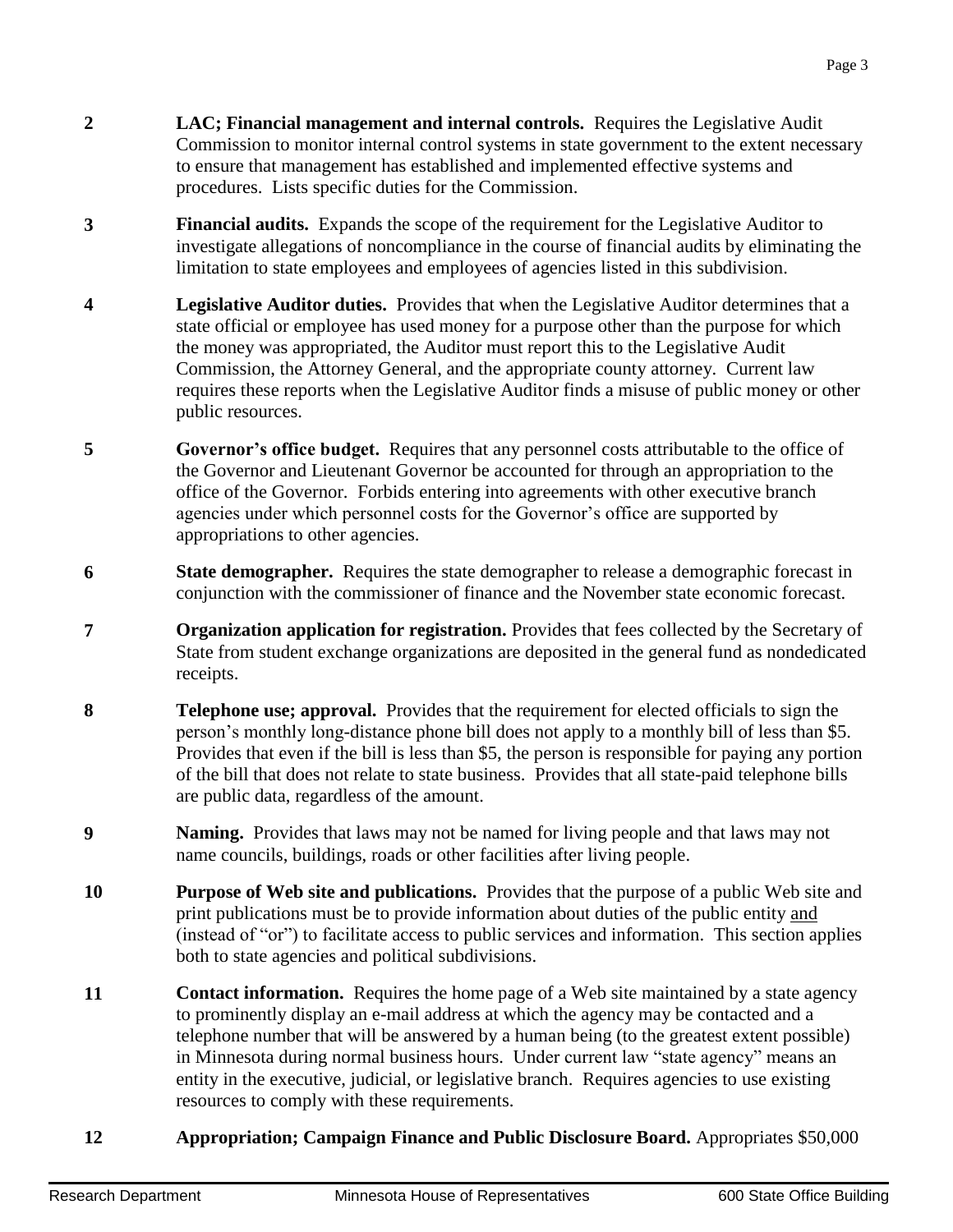each year to the Campaign Finance and Public Disclosure Board. Reduces an appropriation for transfer to the general account of the state elections campaign fund by this amount. Makes accounting changes relating to an appropriation to the Office of Administrative Hearings for fair campaign practices activities.

- **13 SBI reports.** Requires the State Board of Investment annual report to include an executive summary. Requires that SBI include all of its annual and quarterly reports, including the executive summaries, on its Web site. Requires reports to include a listing of fees paid to outside money managers and consultants.
- **14 Change in reference.** Changes a reference from the Department of Administration to the Department of Finance, in connection with the transfer of Management Analysis Division duties from the Department of Administration to the Department of Finance.
- **15 Parking Spaces.** Requires that to provide the public with greater access to legislative proceedings, all parking spaces on Aurora Avenue in front of the Capitol must be reserved for the public.
- **16 Definitions.** Defines terms for purposes of the False Claims Act provisions in the following sections, including:
	- **•** "claim" is defined to mean a request or demand made to a contractor, grantee, or other recipient if the state provides any of the money or property requested or demanded.
	- "state" is defined to include state agencies and political subdivisions.
- **17 Liability for certain acts.** Provides that a person who commits any of the acts listed in this section is liable to the state for a civil penalty of between \$5,000 and \$10,000 per false claim, plus three times the amount of damages the state sustains because of the act. The specified acts relate to making various types of false claims for payment or approval to the state, or falsely avoiding or decreasing obligations to transmit money or property to the state. "State" is defined to include any political subdivision of the state.

Specifies circumstances in which a court may assess not less than two times (instead of three times) the amount of damages the state sustains because of an act.

Provides that violators are also liable to the state for the costs of a civil action.

States that a person is not liable under this section for mere inadvertence or mistake.

- **18 Exclusion.** Provides that this chapter does not apply to taxation.
- **19 Responsibilities of attorney general.** Authorizes the Attorney General to investigate violations and to bring civil actions to enjoin violations and to recover damages and penalties.
- **20 Private remedies.** Authorizes any person to maintain an action on behalf of the person and a public entity if state or political subdivision money, property, or services are involved. Provides that if an action is brought under this section, no other person (including the state) may bring another action under this section based on the same facts while the existing action is pending.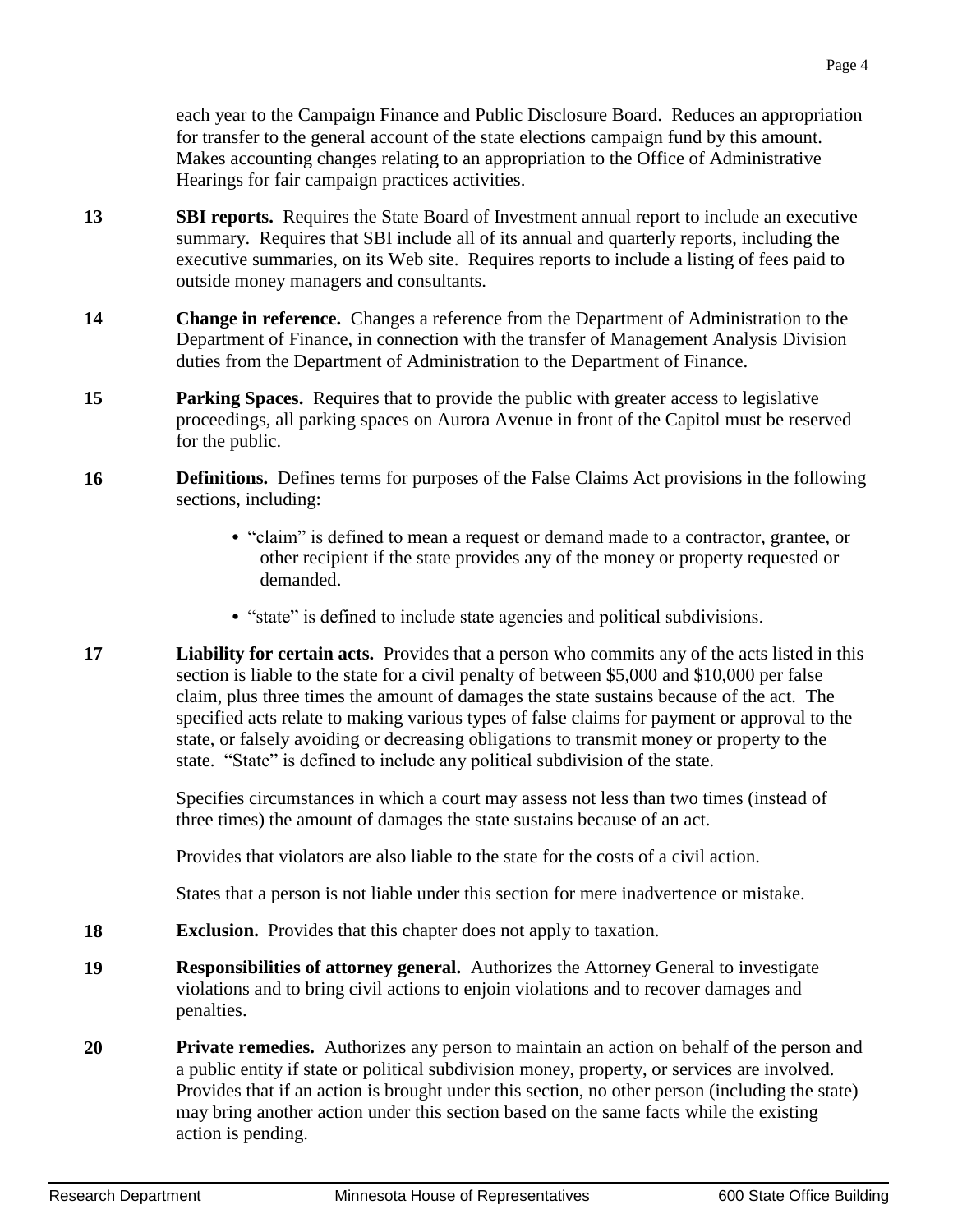Specifies conditions under which actions cannot be brought under this section, including actions against a public body or actions based on: evidence already known to the state; allegations or transactions that are already the subject of a state proceeding; disclosures made in criminal, civil, or administrative hearings or legislative investigations; public auditor or governing body investigations; or disclosures from the news media.

Requires a person starting an action under this section to notify the Attorney General, including a written disclosure of material evidence. Provides that the person's complaint must remain sealed by the court for at least 60 days.

- **21 Attorney General intervention.** Provides that within 60 days after receiving a complaint and disclosure, the Attorney General may intervene or decide not to. Regardless of whether or not the Attorney General intervenes, the Attorney General may pursue alternative remedies available to the state. If the Attorney General does this, the person initiating the action has the same rights in that proceeding as if the action had continued under section 5. Findings and conclusions in the other proceeding are conclusive on all parties to an action under this section.
- **22 Service of unsealed complaint.** Provides that when unsealed, the complaint must be served on the defendant, and the defendant must respond within 20 days.
- **23 Attorney General and private party roles.** Provides that if the Attorney General does not intervene, the private party has the same rights in conducting the action as the Attorney General would have had. Provides conditions for later intervention by the Attorney General. Provides that if the Attorney General intervenes, the Attorney General has primary responsibility for prosecuting the action. Provides that the private person remains a party, and specifies the role of the private party.
- **24 Stay of discovery.** Provides for stay of discovery by a private person if the Attorney General shows this would interfere with prosecution of a civil or criminal matter arising out of the same facts.
- **25 Court-imposed limits upon participation of private plaintiff.** Allows a court to limit the private person's participation in an action in which the Attorney General has intervened.
- **26 Limitation of actions.** Provides that actions under this section must be brought within three years of the date of discovery of fraudulent activity by the Attorney General, or within six years after the fraudulent activity occurred, but not more than ten years after the violation occurred. Specifies the effect of a guilty plea in a criminal action upon an action under this section. Provides that the state or a private person who brings an action under this chapter must prove the essential elements of the claim, including damages, by a preponderance of the evidence.
- **27 Award of expenses and attorney fees.** Provides that if the Attorney General or a person bringing an action prevails in or settles an action, the court may authorize the person to recover costs, attorney fees, and expert consultant and witness fees from a defendant other than the state or a political subdivision. If the Attorney General does not intervene, and if the defendant prevails, the court must award expenses and attorney fees against the party or parties who participated in the action if the action was clearly frivolous or brought in substantial part for harassment.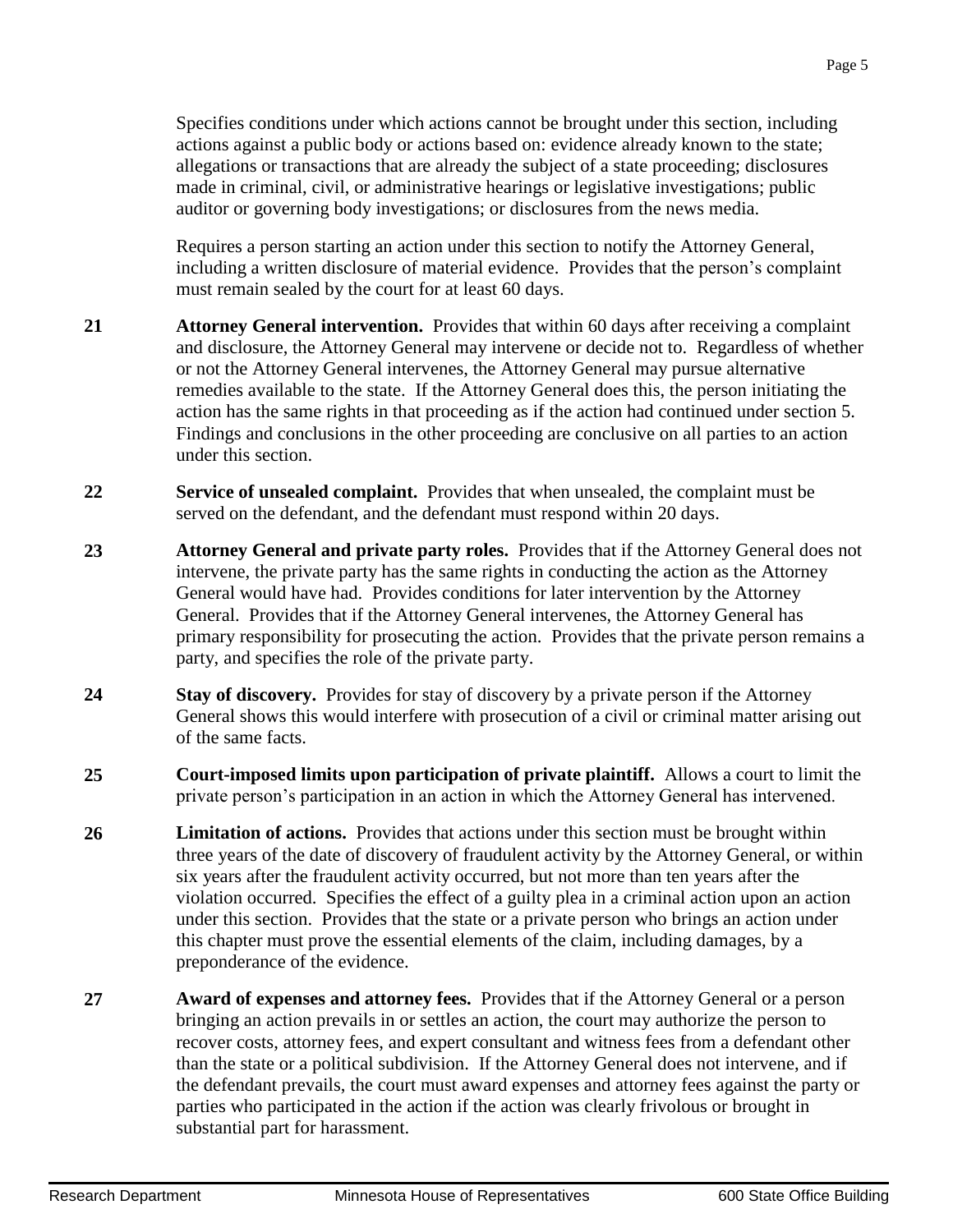- **28 Distribution to private plaintiff.** Provides that when the Attorney General intervenes at the outset of an action brought by another person, the person shall receive not less than 15 percent or more than 25 percent of any recovery in proportion to the person's contribution to the conduct of the action. If the Attorney General does not intervene at the outset, the person must receive between 25 and 30 percent of any recovery or settlement, as the court determines to be reasonable.
- **29 Employer restrictions.** Forbids an employer from forbidding an employee to disclose information to a public entity in furtherance of an action under this section or from discriminating against an employee in terms or conditions of employment because of these disclosures. Specifies civil liability for employer violations.
- **30 Name.** Provides that the commissioner of finance and the Department of Finance may not be identified by a title or name other than the title and name assigned by law.
- **31 List; Commissioner of Finance duties.** Strikes current law governing duties of the commissioner of finance with respect to internal auditing, because a later section prescribes these duties in more detail.
- **32 Additional duties.** Authorizes the commissioner of finance to assist state agencies with certain functions, in connection with the transfer of Management Analysis Division duties from the Department of Administration to the Department of Finance.
- **33 Web site with searchable data base on state expenditures.**

 **Subd. 1. Web database requirement.** Requires the commissioner of finance, in consultation with the commissioners of administration and revenue, to maintain a Web site with a searchable data base with information on state contracts, state appropriations, state expenditures, and state tax expenditures.

Requires that for each data field, the searchable database must allow a user to perform a search using that field; sort by that field; obtain information grouped or aggregated by that field, if feasible; and view information by fiscal year or years.

 **Subd. 2. Contracts.** Requires that the database on contracts include data fields showing: the name of the entity entering into and receiving the contract; if the contract is for goods, professional or technical services, other services, or a grant; and the funding source for the contract. Also provides that for each contract the data base must include an address of the entity receiving the contract and a brief statement of the purpose of the contract. Requires that information on a new contract or grant be entered into the database within 30 days. Defines a "grant" for purposes of this section.

 **Subd. 3. Appropriations.** Requires that the database on state appropriations include information on: the agency receiving the appropriation; the agency program, activity, and item, to the extent applicable; the fund from which the appropriation is made; and the object of expenditure.

 **Subd. 4. State expenditures.** Requires that the database on state expenditures include data field showing: the agency making the expenditure; the agency program, activity, and item, to the extent applicable; the fund from which the expenditure is made; and the object of expenditure.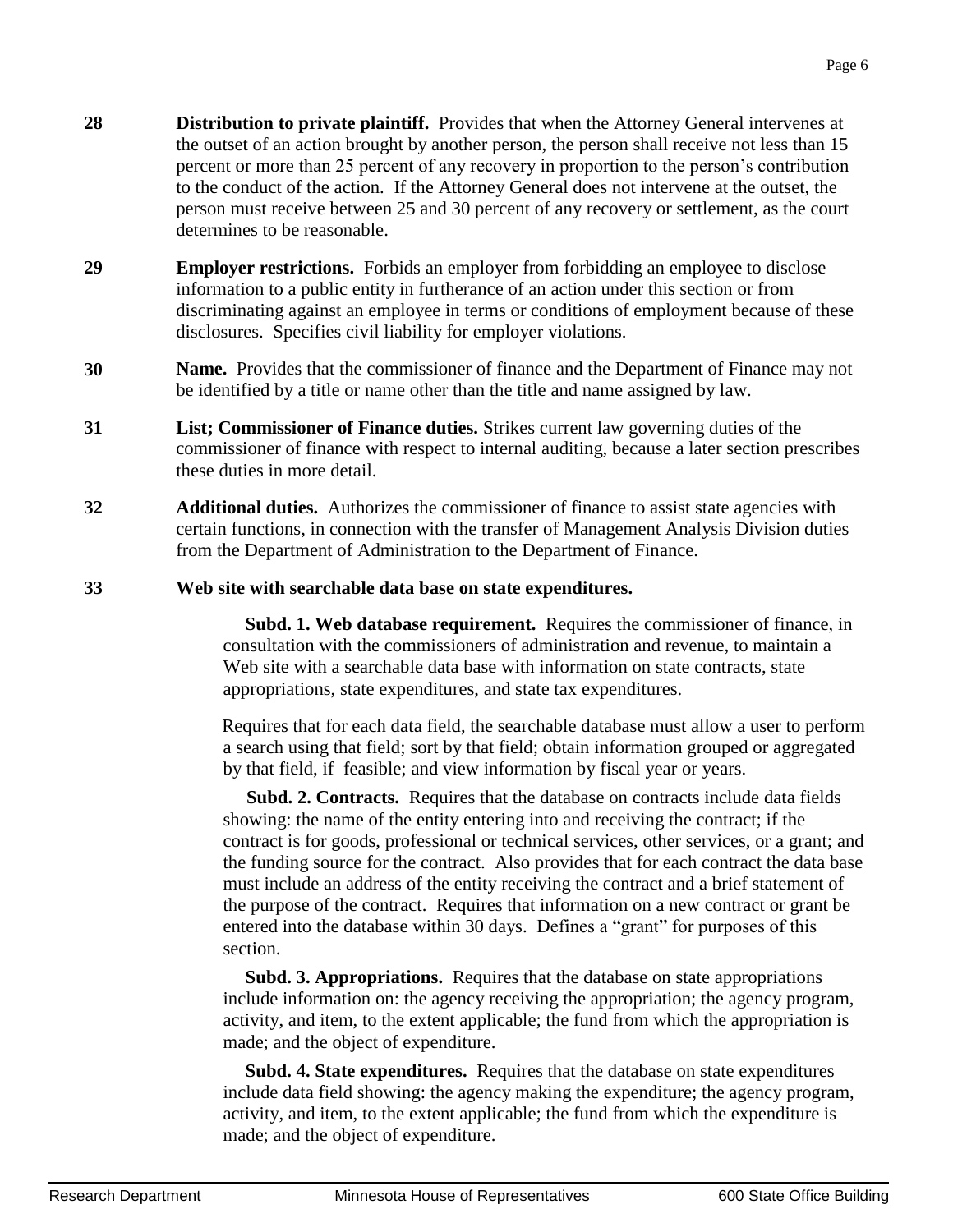**Subd. 5. Tax expenditures.** Requires the Web site to include a searchable database of state tax expenditures, including data fields showing the estimated impact on state revenues of each tax expenditure item listed in a report that current law (section 270C.11) requires the commissioner of revenue to prepare.

 **Subd. 6. Retention of data.** Requires that the database required under this section include information beginning with fiscal year 2010 funds and must retain data for at least ten years.

 **Subd. 7. Consultation.** Requires the commissioner of finance to consult with the chairs of the Senate Finance and House Ways and Means committees before encumbering funds appropriated on or after July 1, 2009, for state accounting or procurement systems. Provides that funds appropriated for these purposes may not be spent unless the commissioner certifies that the system will allow compliance with requirements of this section.

- **34 Internal Control and Internal Auditing.** Provides that the commissioner of finance is responsible for the system of internal controls across the executive branch. Requires the commissioner to adopt internal control standards and policies that agencies must follow, to coordinate training for executive employees, and to provide internal control support to agencies that the commissioner determines need this assistance. Provides that the head of each executive agency is responsible for designing, implementing and maintaining effective internal controls with the agency. This section does not apply to MnSCU.
- **35 Financial Control Council.** Requires the executive council (the five constitutional officers) to appoint a five-member Financial Controls Council. Requires members to have experience in internal control issues. Requires the council to advise the commissioner of finance, the Governor, the Legislative Audit Commission, and the legislature on the system of internal controls for executive agencies. This section does not apply to MnSCU.
- **36 Information technology budget proposals.** Requires that a proposal in the governor's detailed budget documents for a new investment in information technology costing \$100,000 or more must request that money for the system or equipment be appropriated to the Office of Enterprise Technology.
- **37 Rates; transfer of duties.** Authorizes the commissioner of finance to approve specified revolving fund rates.
- **38 Payroll direct deposit and deductions.** Removes language from the law governing state employee payroll deductions that limits payroll deductions to only one labor organization of which the employee is a member.
- **39 Misappropriation of money.** Provides a gross misdemeanor penalty for a state official or employee of a department in the executive, legislative, or judiciary who intentionally uses money appropriated by law or fees collected, knowing that the use is for a purpose other than the purpose for which the money has been appropriated.
- **40 Best practices for investigations.** Requires the commissioner of finance to develop and make available to state appointing authorities a best practices policy for conducting investigations in which the appointing authority compels its employees to answer questions about allegedly inappropriate activity. Requires that the policy be designed to facilitate effective investigations without compromising the ability to prosecute criminal cases when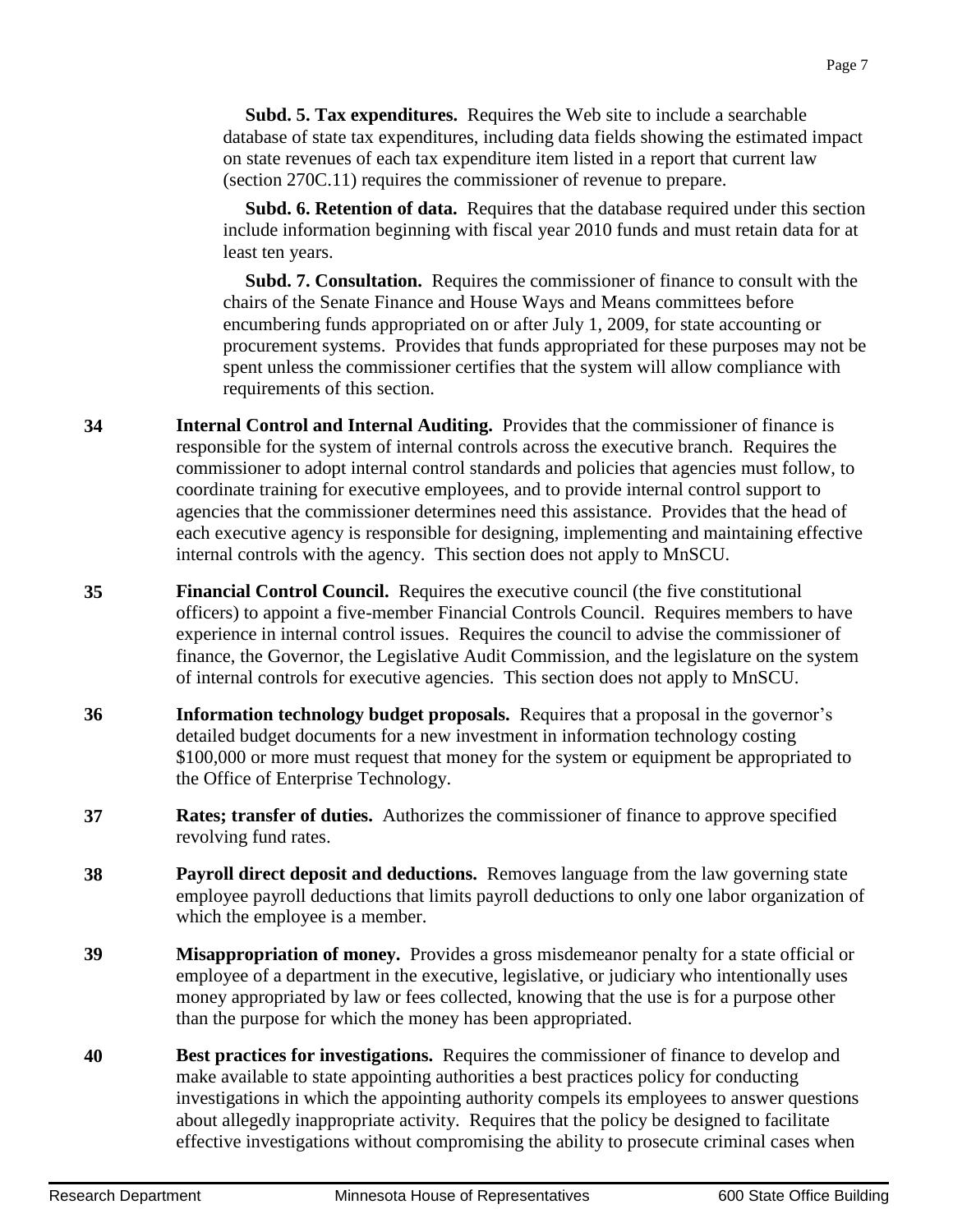**45 Employee fitness and wellness facility.** Authorizes a state entity to use space under its

control to offer fitness or wellness classes to its employees, and allows persons conducting these activities to charge employees a fee. Provides that revenue received by a public entity under this section is appropriated to the entity. Requires specified waivers of liability and indemnification agreements.

- **46 Rulemaking.** Requires the commissioner of public safety to amend rules to conform to the prior section.
- **47 Enterprise real property account.** Creates the enterprise real property account in the special revenue fund.
- **48 Bird-safe buildings.** Requires occupants of state owned or leased property to attempt to reduce dangers to migrating birds by turning off building lights between midnight and dawn during specified times of the year, to the extent consistent with normal use of the buildings.
- **49 Naming rights.** Authorizes the commissioner of administration to sell naming rights to

appropriate. Requires appointing authorities to follow the policies or to develop their own.

#### **41 Budget reserve percentage.** Requires the commissioner of finance to:

- (a) periodically review the formula developed to estimate the percentage of the general fund expenditures recommended as a budget reserve.
- (b) annually review the formula used to model the base of general fund taxes and the mix of taxes that provide general fund revenue, and to update variables and coefficients if they have changed enough to result in a change in the percentage of the general fund expenditures recommended as a budget reserve.
- (c) review the methodology underlying this formula every ten years, and revise it if it is outdated.
- (d) report annually to chairs of the House Ways and Means and Senate Finance Committees on the percentage of general fund expenditures recommended as a budget reserve, including specified topics.
- **42 Technology development lease purchase financing.** Authorizes the commissioner of finance to enter to lease-purchase agreements to fund technology system projects and to authorize the public or private sale and issuance of certificates of participation. Specifies conditions for use of this authority, including existence of a law authorizing the technology system project to be funded by a lease-purchase agreement. Provides that the term cannot exceed the expected useful life of the technology or ten years, whichever is less.
- **43 Technology lease purchase appropriation.** Appropriates \$8.975 million annually, beginning July 1, 2010, from the general fund to the commissioner of finance to make payments under a lease purchase agreement for replacement of the state's accounting and procurement systems. This section expires June 30, 2020.
- **44 Letter-size paper.** Provides that state entities must use standard letter-size paper to print documents to the extent practical, and may not use legal-sized paper unless this is the only possible size paper for a particular document.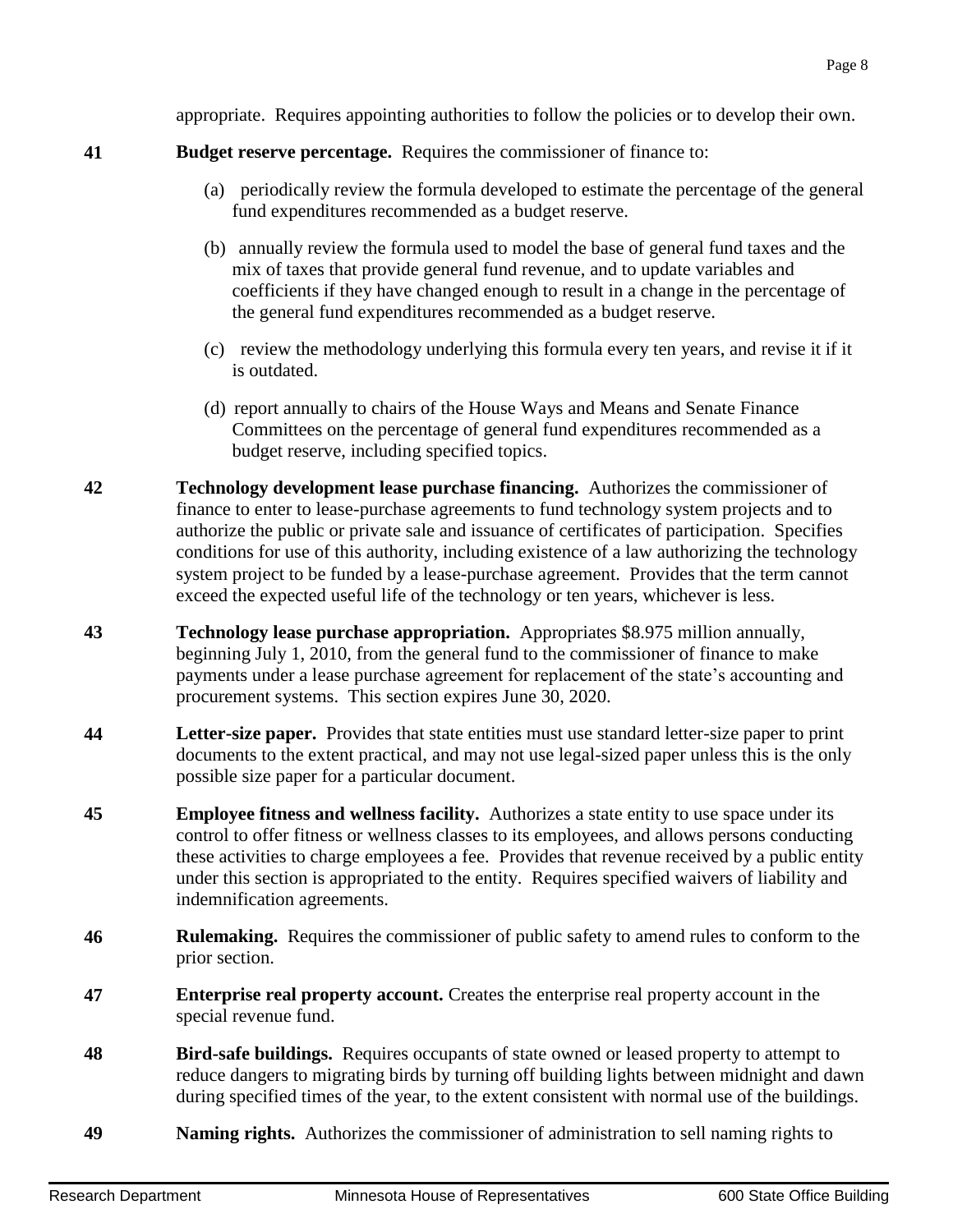state-owned buildings or to meeting rooms within buildings. This does not apply to the Capitol, the Judicial Center, or the State Office Building.

- **50 Advertising.** Authorizes the commissioner of administration to sell advertising on temporary fences or other temporary barriers adjacent to state construction sites.
- **51 Vehicles.** Forbids provision of a state car for use by the lieutenant governor.
- **52 Minnesota Milestones.** Requires the commissioner of administration to establish a statewide system of performance measures and to report annually on trends.
- **53 Geospatial Information Office.** Creates a Geospatial Information Office under supervision of the commissioner of administration. Assigns the office specified duties and powers relating to geospatial information systems in state government, and coordination of GIS efforts between state agencies and other governmental units.

Provides that the chief geospatial information officer may require agencies to use shared information and geospatial systems. Requires the chief geospatial information officer to establish reimbursement rates to bill state agencies and other governmental entities for costs of shared systems. Requires setting of fees that reflect the actual cost of providing information products and services to clients. Fees must be approved by the commissioner of finance but are not subject to rulemaking.

Requires the chief geospatial information officer to establish a governance structure that includes advisory councils to obtain advice from stakeholders.

- **54 Service Disabled Veteran-owned small businesses; preference provided.** Provides service disabled veteran-owned small businesses with up to a 6-percent preference in the amount bid on state contracts for certain goods and services being procured by state agencies.
- **55 Eligibility.** Provides that a service-disabled veteran-owned Minnesota small business that is certified under federal law also is certified as such for purposes of the state law.
- **56 Certification.** Reference to certification of a service-disabled veteran-owned small business under law governing state agency purchasing.
- **57 Statewide electronic licensing system.** Creates a statewide electronic licensing account in the special revenue fund. Appropriates receipts in the account to the state chief information officer for completion of the electronic licensing system. Requires executive branch state agencies to collect a temporary surcharge of ten percent of the licensing fee (but not less than \$5 and not more than \$150) on each business, commercial, professional, or occupational license that requires a fee and that will be transferred to the electronic licensing system. Provides that agencies shall collect the surcharge for up to six years, as directed by the state chief information officer. Provides that Department of Commerce licensees who are paying for an existing electronic licensing system under section 45.24 are not required to pay the surcharge. Requires that in completing the system, priority must be given to licenses not currently issued electronically. Authorizes the chief information officer to enter into a risk-share or phased agreement with a vendor to complete the system.
- **58 Domestic Partner.** Defines domestic partner for purposes of a later section of the bill relating to health insurance for state employees.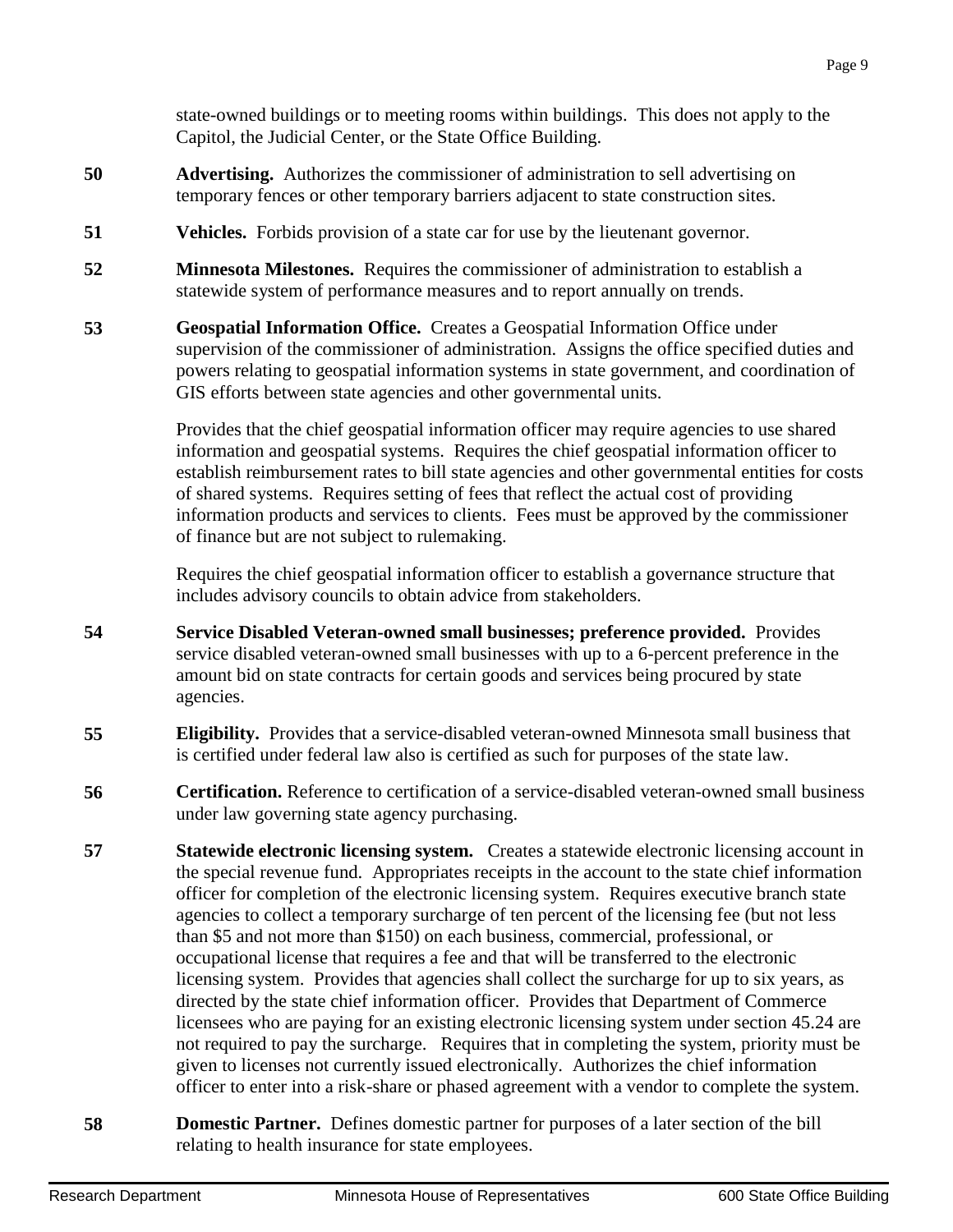- **59 Donation to sick leave account.** Under current law, a state employee may donate up to 12 hours of vacation leave each year to the sick leave account of other state employees. This section changes that law in several ways including:
	- The limit is increased to 40 hours each year.
	- **•** The law is expanded to apply to donation of sick leave in addition to vacation leave.
- **60 Domestic Partner benefit.** Provides that if a state collective bargaining agreement or compensation plan provides state paid health insurance for spouses of employees, the insurance must be made available to a domestic partner of a state employee on the same terms and conditions. This section is effective January 1, 2012.
- **61 Voluntary unpaid leave of absence.** Makes permanent a provision (which currently expires June 30, 2009) that allows a state employee who takes unpaid leave of absence up to 1044 hours each two-year period to continue to accrue vacation and sick leave, be eligible for holidays and insurance benefits, accrue seniority and accrue service credit and credited salary in state retirement plans as if the employee had been working during the unpaid leave period. Appointing authorities retain discretion to grant these leaves.
- **62 Management analysis revolving fund.** Creates a management analysis revolving fund, to be used to account for funds used by MAD to provide its services. This is in connection with the transfer of MAD duties from the Department of Administration to the Department of Finance.
- **63 Mississippi River critical area.** Strikes language relating to an environmental impact statement prepared before 1994 for a specified project.
- **64 Critical area.** Requires the Metropolitan Council, in consultation with the Environmental Quality Board, to consider specified property in Minneapolis for inclusion in the regional recreational open space system. Requires a report to the legislature. Provides that no rezoning, conditional use permit, or variance may be granted with respect to this property until the legislature determines the property is not suitable for inclusion in the open space system.
- **65 Public television grants.** Provides that the commissioner of administration shall distribute block grants to public television stations annually instead of twice annually. Provides that grant funds not spent by a station in the first year of a biennium do not cancel and may be carried over into the second year of the biennium.

Under current law, grants for operations costs are limited to the amount of Minnesota-based contributions received by a station in the prior fiscal year. Also under current law, in calculating the amount of contributions received by a station, that portion of a foundation or corporate donation in excess of \$500 is excluded. This section provides that the exclusion applies to that portion of the foundation or corporate donation in excess of \$2,500, instead of \$500.

This section also provides for stations receiving grants to report to the commissioner annually by August 1, instead of July 1, along with a new grant request submission, on the purposes for which the grant money was spent. This section strikes the requirement that the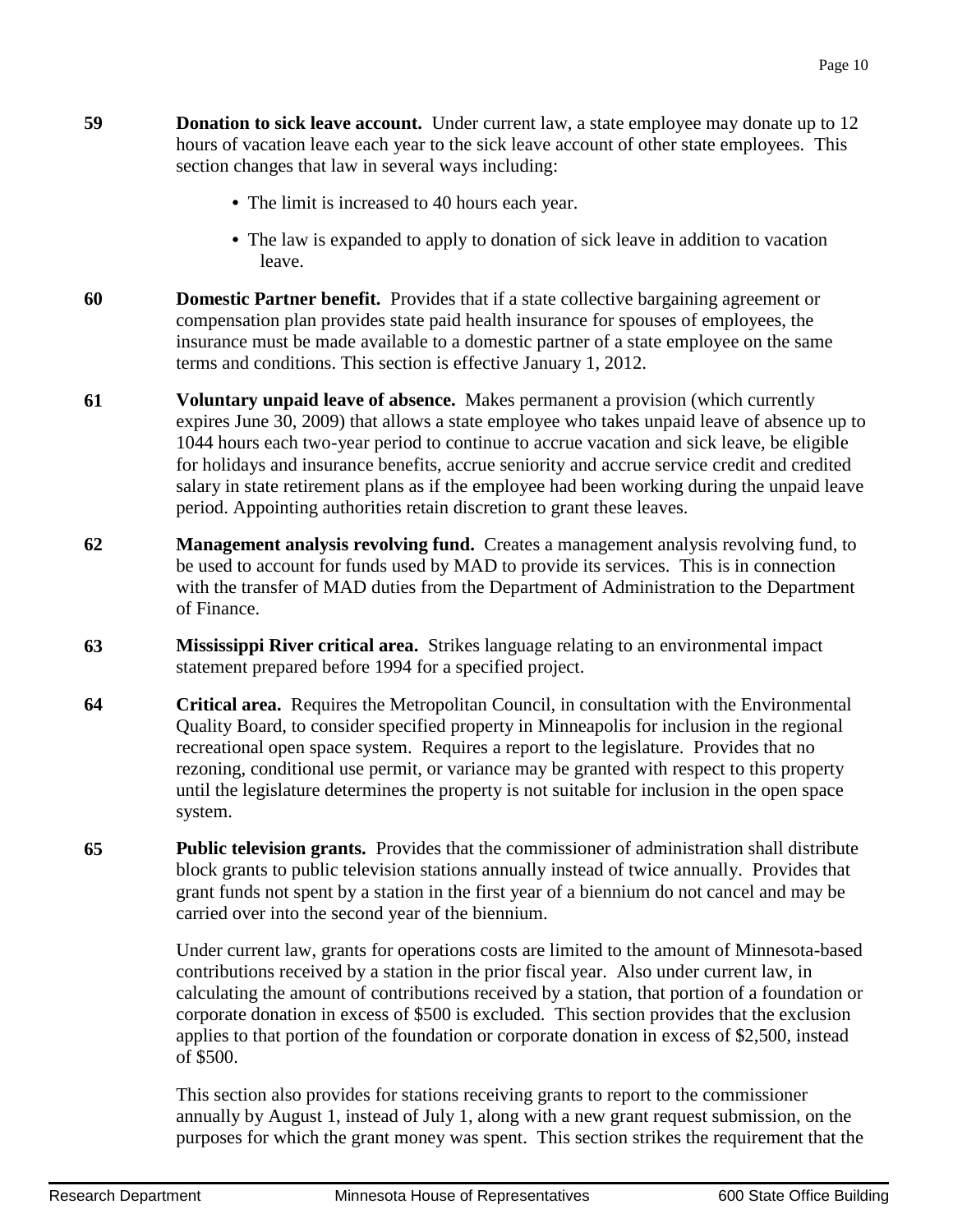report by certified by an independent auditor or certified public accountant. A later section of this bill provides a new additional reporting requirement.

- **66 Public radio grants.** Requires public radio stations seeking grants to submit applications according to state grant policies by August 1 each year, along with a new grant request submission.
- **67 Public radio block grants.** Provides that grants funds distributed to public radio stations that are not spent during the first year of a biennium carry over into the second year.
- **68 Public radio stations; audit.** Strikes a requirement that the annual audit required of a public radio station include a review of station promotion, operation, and management and an analysis of the station's used of state grant money.
- **69 Repayment of funds.** Current law requires state funds to be repaid to the state if assets purchased with the state funds are sold. This section limits that provision to sale within five years. Strikes a requirement for a biennial report on location and usage of assets purchased with state funds.
- **70 Residential housing list.** Requires certain postsecondary institutions to provide a list of current students, along with the address of each student, to the secretary of state roughly one month prior to a November general election. Minnesota State Colleges and Universities institutions are required to provide a list; the University of Minnesota is requested to provide a list; and other postsecondary institutions may choose to do so at their discretion.

The secretary of state must combine the data received from each institution and match student names and addresses with their appropriate precinct. At least two weeks prior to the election, the secretary of state is required to forward appropriate precinct lists to each county auditor for use in election day registration. The lists may be forwarded electronically, or in another medium if a written agreement is entered between the county and the secretary of state.

If the data provided by an institution is insufficient to determine an appropriate precinct for a student, that student's name may not be forwarded to a county auditor.

Student residential lists are used to verify the residence of students who appear in a polling place on election day and are not previously registered to vote.

- **71 MnDOT.** Allows MnDOT to award preferences or set aside contract for award only to a service-disabled veteran-owned small business under specified conditions.
- **72 Public employee.** Corrects a reference to Metropolitan State University in the law defining public employees under PELRA.
- **73 Prior online voter registration.** Permits individuals who have a Minnesota driver's license, identification card, or learner's permit to register to vote online, if the secretary of state's website provides a process for online registration.
- **74 Election-day registration.** Eliminates a reference to certification of student housing lists to a county auditor.
- **75 Form; voter registration application.** Eliminates the requirement that a voter registration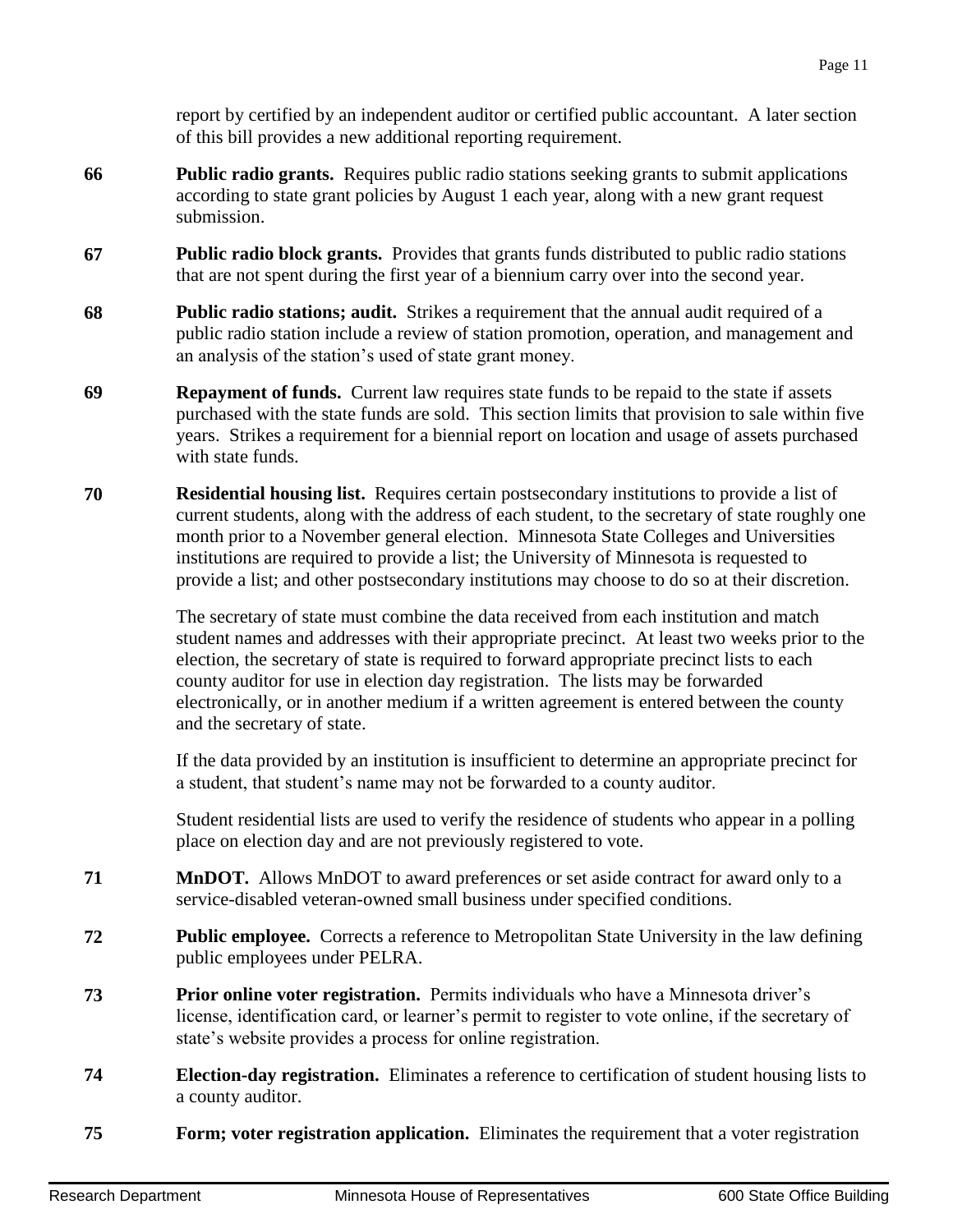application be of suitable size and weight for mailing, unless the application is a paper application that will not be used for election day registration. Online registration would be permitted under a prior section of the bill.

This section also eliminates the requirement that a registration application contain a space for a voter's signature, unless it is a paper application.

**76 Registration confirmation.** Requires that the secretary of state's website provide a voter registration confirmation feature. An individual must be informed of their current registration status, and polling place location, if their name, address, and date of birth matches an active voter record in the statewide registration system.

> If an individual's name, address, and date of birth does not match a record in the system, the individual must be advised to contact the county auditor for further information.

This section is not effective until the secretary of state has certified that the web site has been tested and operates properly.

- **77 Costs assessed.** Provides that costs of considering fair campaign practices complaints must be assessed against the appropriation from the general fund to the Office of Administrative Hearings.
- **78 Technology lease purchase appropriation.** Appropriates \$2.117 million annually from the general fund to the commissioner of revenue to make payments under a lease-purchase agreement for completing purchase and development of an integrated tax software package. This section expires June 30, 2019.
- **79 Cooperative purchasing.** Authorizes municipalities to contract for the purchase of supplies, materials, or equipment by using contracts available through the state's cooperative purchasing venture whenever practicable and cost-effective. A "municipality" under this section is a county, town, city, school district, or other municipal corporation or political subdivision of the state.
- **80 Met Council.** Allows Met Council to award preferences or set aside contract for award only to a service-disabled veteran-owned small business under specified conditions.
- **81 Sale of state land.** Extends from June 30, 2009, to June 30, 2011, a requirement that a certain amount of state land be sold, with proceeds being deposited in the state general fund.
- **82 Optical scan equipment.** Makes a 2005 appropriation to the Secretary of State for grants to counties to purchase optical scan equipment available until June 30, 2012 (instead of June 30, 2009).
- **83 Private sale of surplus land.** Amends a 2007 session law to require the commissioner of natural resources to transfer specified land in Hennepin County for no consideration. Reduces payments in lieu to Hennepin County by \$18,750 for amounts payable in calendar years 2009 and 2010.
- **84 Training services.** Provides that during the next biennium, state executive agencies must consider using services provided by government training services before contracting with outside vendors for similar services.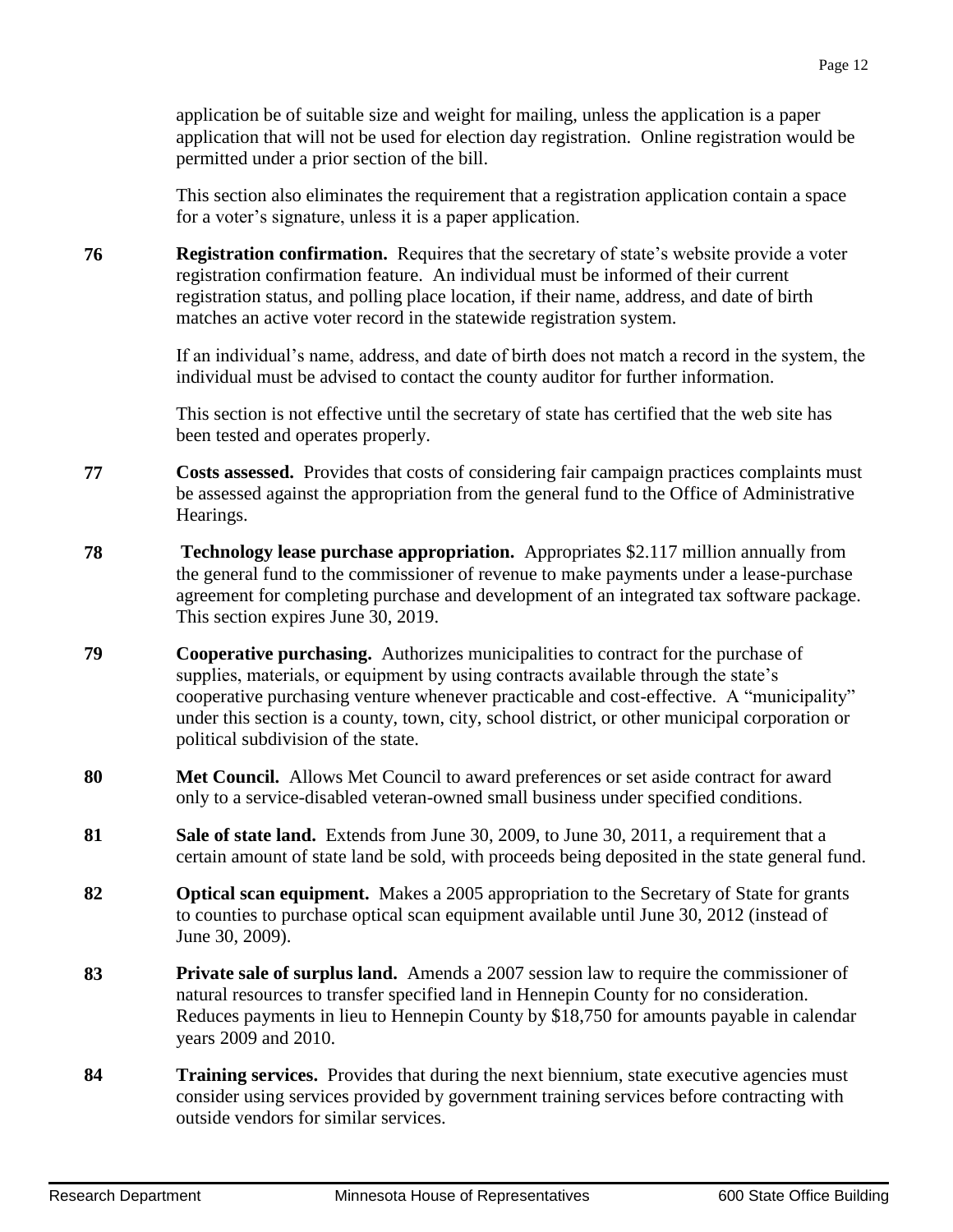- **85 Cash flow study.** Requires the commissioner of finance to report to the chairs of the Senate Finance and House Ways and Means Committees by January 15, 2010, on the cash flow condition of the general fund for the fiscal year 2010-2011 biennium and the following biennium, including an assessment of options for improving long-term cash flow. Provides that this report should also identify major provisions of law that result in state expenditures or revenues being recognized in budget documents earlier or later than the year in which the obligation to pay expenses or pay taxes was incurred.
- **86 State employees' personal health records.** Specifies criteria that must be met for the system selected to provide electronic personal health records under a pilot project authorized in 2007 for participants in the State Employees Group Insurance Program.
- **87 Colocation report.** Requires the Management Analysis Division to study and report to the legislature on possible collocation of the offices of the Council on Black Minnesotans, the Council on Affairs of Chicano/Latino People, the Council on Asian-Pacific Minnesotans, and the metropolitan area office of the Indian Affairs Council.
- **88 No transfer of EQB duties or staff.** Provides that during the biennium ending June 30, 2011, the executive branch may not transfer powers, duties, or personnel associated with the Environmental Quality Board.
- **89 Accounting and procurement systems.** Requires the commissioner of finance to consult with the House Ways and Means and Senate Finance Committee chairs before encumbering any newly-appropriated funds for state accounting or procurement systems. Provides that these funds may not be spent unless the commissioner certifies that the system will include an application programming interface that allows the public access to the systems underlying data on state contracts, appropriations, and expenditures using an open format (consistent with state laws governing data practices).
- **90 Racing license fee ratification.** Ratifies license fees proposed by the Racing Commission.
- **91 Technology lease-purchase authorization.** Authorizes lease purchase agreements for the state's procurement and accounting systems and for the state's integrated tax system.
- **92 LRT mitigation impacts in Capitol area.** Requires the Metropolitan Council to include mitigation impacts in the Capitol Area not addressed in the project baseline in preliminary engineering and final design for the Central Corridor Light Rail Transit Line. Provides that construction of mitigation elements not addressed in the project baseline is subject to availability of an appropriation in the 2010 legislative session. Requires reporting to specified committee chairs on cost to mitigate impacts not addressed in the project baseline.
- **93 Enterprise real property contributions.** Requires the commissioner of administration to determine the amount to be contributed by each state agency to maintain the enterprise real property technology system in the upcoming biennium. Requires agencies to enter into agreements setting forth the manner of making these contributions to fund the total of \$1,688,000 for the biennium.
- **94 Rental cost savings.** Requires the commissioner of administration to report to the legislature by January 15, 2010, on savings in state agency costs for rental space in stateowned and state-leased buildings that can be achieved by expected decreases in agency complement and by encouraging or requiring increased telecommuting.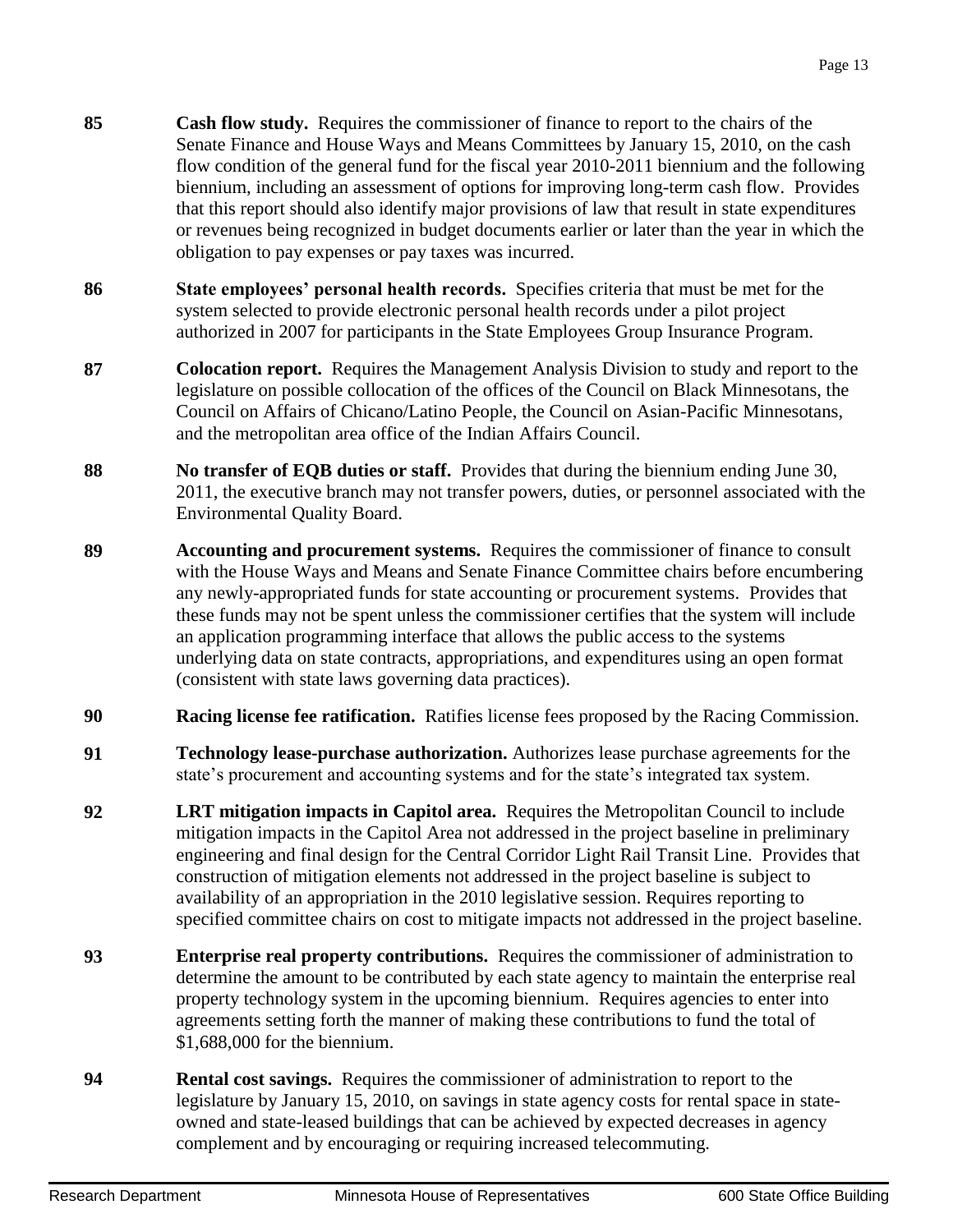- **95 Transfer.** Transfers of assets and employees of the Land Management Information Center to the new Geospatial Information Office created in this bill.
- **96 Information technology study.** Requires a report on a plan to transfer state information technology employees to the Office of Enterprise Technology.
- **97 Revisor's instruction.** Requires changes in statutory terminology in connection with LMIC/GIO transfer.
- **98 Revisor's instruction.** Instructs Revisor to remove from statutes reference to specified living people for whom certain laws or councils are named.
- **99 Repealer.** Repeals:
	- 16C.046: Law mandating a Web site with a searchable data base of state contracts that is being replaced by more specific provisions in this bill
	- 645.44, subdivision 19: Definition of fee/tax
	- 4A.05: Land Management Information Center
	- 116G.151: Relating to permits for a metal shredding facility on the Mississippi River
	- 240A.08: Appropriates \$750,000 annually to the Amateur Sports Commission for agreements relating to use of the Target Center.

### **Article 3**

### **Secretary of State**

The summary of this article is based on a summary provided by the Office of the Secretary of State.

- **1 Definitions.** Defines terms used in this article.
- **2 E-mail addresses.** Provides that the forms and screens for filings made with the office may collect the email addresses at which notices can be provided, and also provides that if requested by a business entity, the email address provided to the Secretary of State is not to be provided as bulk data.
- **3 Fees.** Allows the secretary of state to provide an image of a filed document instead of a hard copy and to charge a fee for that image. Provides that the fee for an amendment, instead of being \$3 for all amendments, would now be \$3 for each amendment. It also provides that the fee for documents other than business entity filings (that is, for official documents or other similar filings) is \$3 per document as opposed to \$1 per page. The section also has the first of a number of effective dates that are coordinated with the completion of the computer rewrite of the business systems of the Office of the Secretary of State. This language recurs frequently in the bill and provides 30 days notice to the public before the law change becomes effective.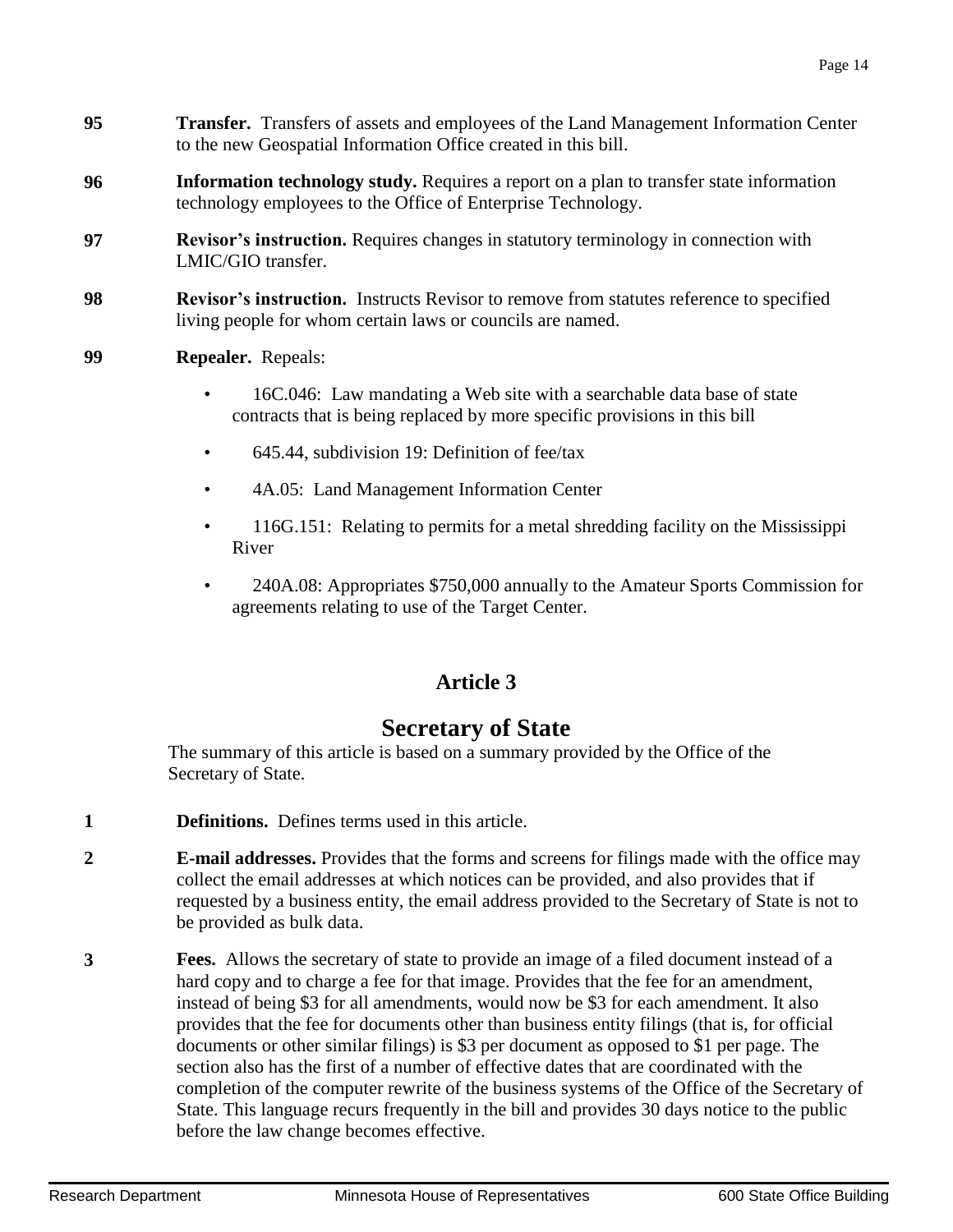- **4 Global filings.** Removes cap on filing fees for global filings. Provides that filings must pay the full filing fee. Requires that global filings be filed online. Adds UCC secured party or debtor name and address information to that which can be filed as a global filing.
- **5 Temporary technology surcharge.** Extends the temporary technology surcharge for an additional biennium.
- **6 Annual renewal filings.** Codifies in one section, all the annual renewal requirements for all business entity types. Numerous other sections of this article reference this new section. In general, this section does not contain substantive changes that have not already been in law, except for clause 11 which is consistent with section 2 of this article.
- **7 Complaints.** Authorizes the Secretary of State to investigate complaints about student exchange organizations. Provides that an organization's registration automatically terminates if the organization fails to remain in compliance with local, state, and federal statutes and regulations.
- **8 Lien search fees.** Provides that the fee for copies of tax lien filings will now be coordinated with the current fee charged in Minnesota Statutes, section 5.12 for copies, and with the amended section 5.12 fee when that change is implemented, under section 3 of this article.
- **9 Minnesota corporate renewal.** This is the first of several sections regarding annual renewals. The annual registration is renamed the annual renewal, and the required elements are moved to section 6. T he amendment provides flexibility to the Office of the Secretary of State in whether and to whom to provide notice to the corporation to file the annual renewal.
- **10 Annual renewal.** Changes the annual renewal for a non-Minnesota corporation.
- **11 Approval; filing.** Allows a non-Minnesota corporation to withdraw even if the annual renewal for that calendar year has not yet been filed.
- **12 Annual renewal.** Changes the annual renewal for a Minnesota cooperative (308A).
- **13 Annual renewal.** Changes the annual renewal for a Minnesota cooperative (308B).
- **14 Annual renewal.** Changes the annual renewal for a Minnesota cooperative (308B).
- **15 Nonprofit renewal.** Changes Minnesota non-profit annual renewal.
- **16 Delivery to and filing of records.** Clarifies fees for limited partnership name reservations as \$35. Changes references to annual renewal, instead of registration. Changes fees for miscellaneous filings not otherwise specifically covered to be the same as the amendment fee, and changes fee for filing a non-Minnesota limited partnership to the same fee as filing a Minnesota limited partnership.
- **17 Annual renewal.** Changes annual renewal for limited partnership references to renewal and refers to section 5.34 (section 6 of this article) for the content.
- **18 Reinstatement following administrative dissolution.** Technical change to include reinstatement of a foreign limited partnership by filing the renewal and paying the \$25